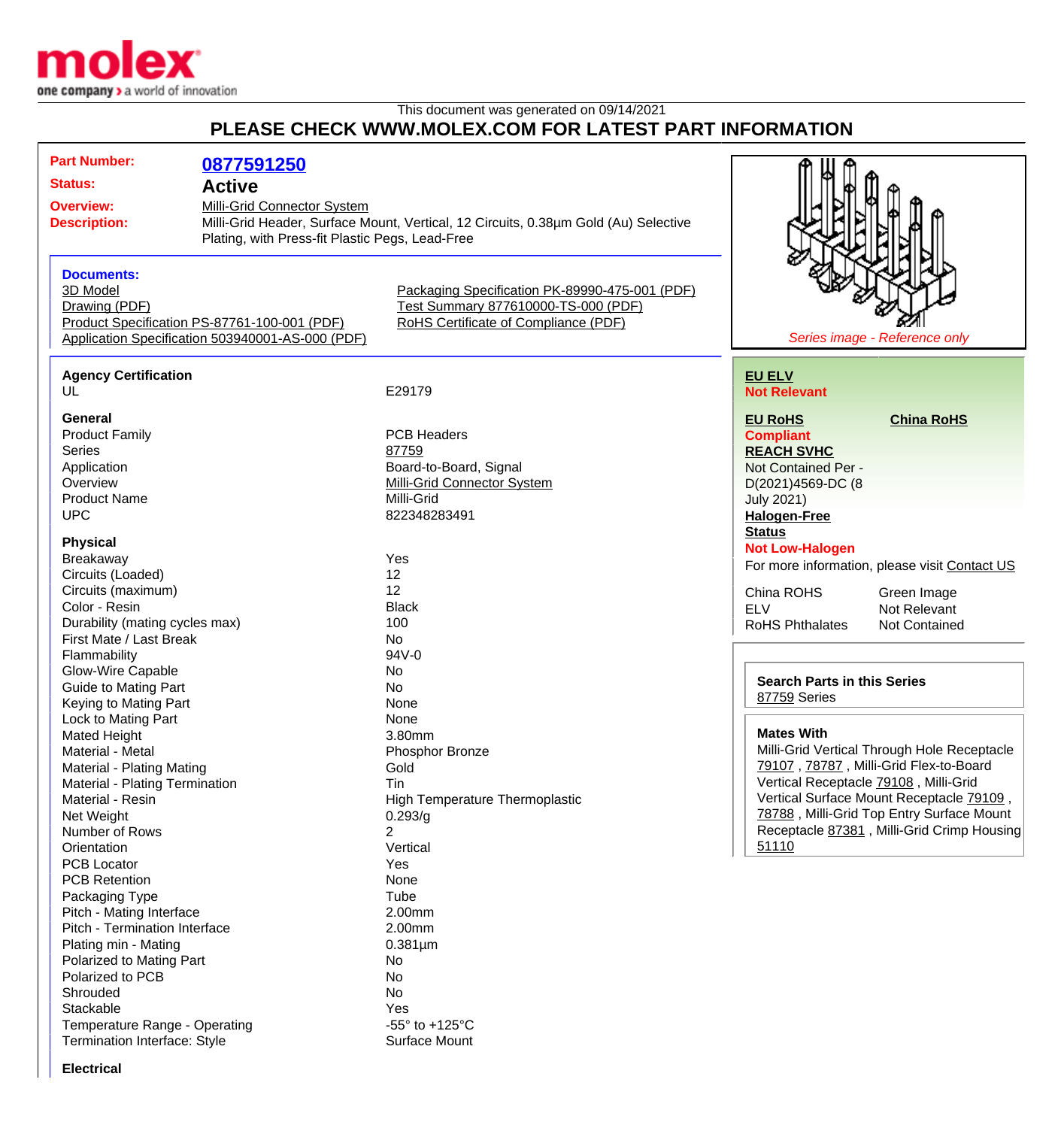| Current - Maximum per Contact<br>Voltage - Maximum                                                                                                                                   | 2.0A<br>125V                       |  |  |  |
|--------------------------------------------------------------------------------------------------------------------------------------------------------------------------------------|------------------------------------|--|--|--|
| <b>Solder Process Data</b><br>Duration at Max. Process Temperature (seconds)<br>Lead-freeProcess Capability<br>Max. Cycles at Max. Process Temperature<br>Process Temperature max. C | 010<br><b>REFLOW</b><br>003<br>260 |  |  |  |
| <b>Material Info</b>                                                                                                                                                                 |                                    |  |  |  |
| <b>Reference - Drawing Numbers</b>                                                                                                                                                   |                                    |  |  |  |
| <b>Application Specification</b>                                                                                                                                                     | 503940001-AS-000                   |  |  |  |
| Packaging Specification                                                                                                                                                              | PK-89990-475-001                   |  |  |  |
| <b>Product Specification</b>                                                                                                                                                         | PS-87761-100-001                   |  |  |  |
| Sales Drawing                                                                                                                                                                        | SD-87759-113-001                   |  |  |  |

Test Summary 877610000-TS-000

## This document was generated on 09/14/2021 **PLEASE CHECK WWW.MOLEX.COM FOR LATEST PART INFORMATION**